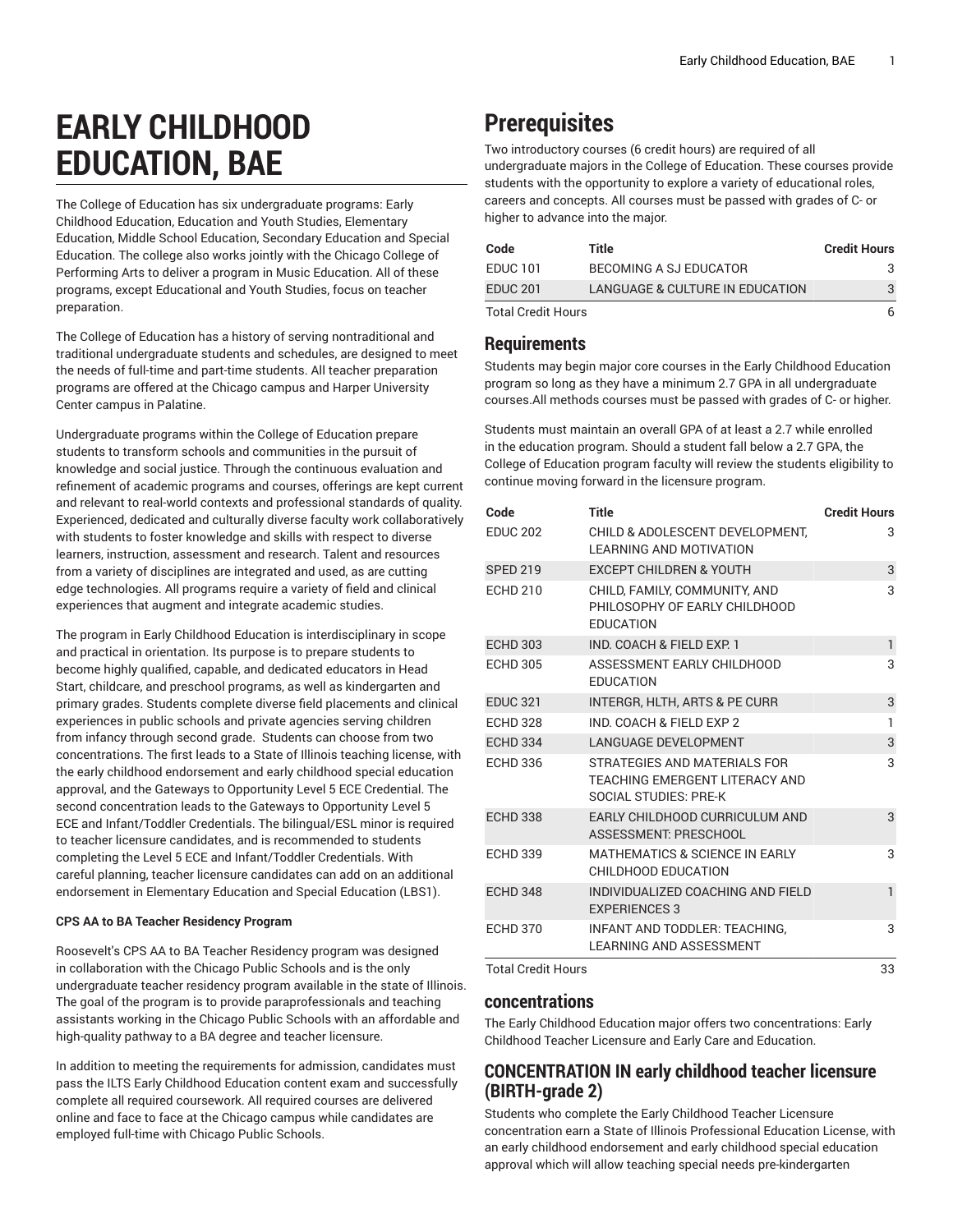only. Students in this concentration also must earn the bilingual/ESL minor and with teacher licensure will earn the Bilingual and/or ESL endorsement. With careful planning, students can add on an additional endorsement in Elementary Education and Special Education (LBS1).

All courses must be passed with grades of C- or higher. Student Teaching must be passed with a minimum C or higher.

| Code                      | Title                                                                     | <b>Credit Hours</b> |
|---------------------------|---------------------------------------------------------------------------|---------------------|
| <b>READ 320</b>           | METHODS OF TEACHING READING IN<br><b>K-8 EDUCATION</b>                    | 3                   |
| <b>ELED 341</b>           | METHODS OF TEACHING<br>MATHEMATICS & SCIENCE IN K - 8<br><b>EDUCATION</b> | 3                   |
| <b>ECHD 374</b>           | STUDENT TEACHING AND SEMINAR IN<br>EARLY CHILDHOOD EDUCATION              | 12                  |
| <b>ECHD 382</b>           | EARLY CHILDHOOD SPECIAL<br><b>EDUCATION METHODS</b>                       | 3                   |
| <b>Total Credit Hours</b> |                                                                           | 21                  |

# **CONCENTRATION in early care and education (birth-age 8)**

Successful completion of the Early Care and Education concentration entitles students to the Level 5 ECE and Infant/Toddler Credentials, state recognized employment credentials that signal substantial training, education, and experience with children birth through age 8. No exams are required for this credential, but an application must be submitted to Gateways to Opportunity, a support system for Illinois early care and education professionals. The Level 5 Credentials are not a teaching license but may be used to obtain employment in childcare settings. The bilingual/ESL minor is recommended to students completing this concentration.All courses must be passed with grades of C- or higher. Students must have a minimum GPA of a 2.7.

| Code            | Title                                               | <b>Credit Hours</b> |
|-----------------|-----------------------------------------------------|---------------------|
| <b>EDUC 310</b> | ANTI-BIAS & MULTICULTURAL CURR                      |                     |
| <b>ECHD 375</b> | PRACTICUM: INFANT, TODDLER, AND<br><b>PRESCHOOL</b> |                     |
| <b>EDUC 380</b> | CAPSTONE: CHILD & YOUH ISSUES<br>AND ADVOCACY       |                     |

Total Credit Hours 12

# **Field Experience & Practicum/Student Teaching**

Pedagogical and real-world training is at the center of undergraduate degree coursework. Consequently, all Early Childhood Education majors are required to enroll in one credit hour "individualized Coaching and Field Experiences" courses in each of three semesters prior to their practicum or student teaching. Each field experience course requires 50 hours in a classroom setting.

In their Individualized Coaching courses, students will complete the field experiences needed to develop professional knowledge, skills and dispositions in alignment with Roosevelt's social justice mission. As students progress from one individualized Coaching course to another, they will take on tasks and responsibilities that are increasingly complex and challenging. These experiences will prepare students for success in the practicum and student teaching experiences that culminate in the Early Childhood major and facilitate the awarding of an employment credential or license.

Placement in practicum/ student teaching sites is planned with consideration of professional standards and partnership schools and agencies. Pre-primary and Primary student teaching placements are open only to students who have successfully completed the appropriate general education and professional education courses and early childhood content test (licensure concentration only), and other College of Education student teaching requirements. Placements in sites with diverse student populations are required. Students must make formal application two semesters prior to the semester in which they plan to do their practicum/student teaching. Applicants are expected to be in good and academic standing and must provide evidence of competency with regard to professional dispositions, including the passage of a criminal background check. Students should consult regularly with their advisor about the specific requirements for licensure and student teaching in Illinois.

# **Licensure requirements**

In order to qualify for Roosevelt University's recommendation for the Illinois teaching license and early childhood endorsement, students must meet all general education requirements that are in effect at the time of their application.

Students must consult with their education advisor to determine which general education courses are acceptable toward fulfillment of licensure requirements. Because requirements for licensure, graduation, and continuing enrollment are subject to change, undergraduates must consult frequently with their education advisors. The advising plan developed at program admission provides the most up-to-date and authoritative information with respect to all program and licensure requirements.

Student's one semester prior to their student teaching must submit proof of passing the Early Childhood Education content exam that meets the state's criterion and have a minimum 2.7 GPA in all undergraduate courses. All courses must be passed with grades of C- or higher. Please contact the College of Education for more information regarding the Early Childhood Education content exam criteria.

Before issuing a license, the Illinois State Board of Education also requires satisfactory scores on the Educator Teacher Performance Assessment Portfolio (edTPA).

| Code                            | <b>Title</b>                                                       | <b>Credit Hours</b> |
|---------------------------------|--------------------------------------------------------------------|---------------------|
| <b>Licensure Requirements</b>   |                                                                    |                     |
| <b>Communication Skills</b>     |                                                                    |                     |
| <b>ENG 101</b>                  | COMPOSITION I: CRITICAL READING &<br>WRITING                       | 3                   |
| <b>ENG 102</b>                  | <b>COMPOSITION II: INTRODUCTION TO</b><br><b>ACADEMIC RESEARCH</b> | 3                   |
| <b>EDUC 101</b>                 | BECOMING A SJ EDUCATOR                                             | 3                   |
| <b>Ideas Across Disciplines</b> |                                                                    |                     |
| <b>EDUC 201</b>                 | LANGUAGE & CULTURE IN EDUCATION                                    | 3                   |
| <b>Humanities</b>               |                                                                    |                     |
| <b>HIST 106</b>                 | THE UNITED STATES TO 1865                                          | 3                   |
| or HIST 107                     | THE UNITED STATES SINCE 1865                                       |                     |
| <b>ART 101</b>                  | INTRODUCTION TO THE VISUAL ARTS                                    | 3                   |
|                                 | Additional 3 credit hours of humanities course elective            | 3                   |
| <b>Mathematics</b>              |                                                                    |                     |
| <b>MATH 105</b>                 | FOUNDATIONS OF ARITHMETIC                                          | 3                   |
| <b>MATH 110</b>                 | QUANTITATIVE LITERACY (or higher)                                  | 3                   |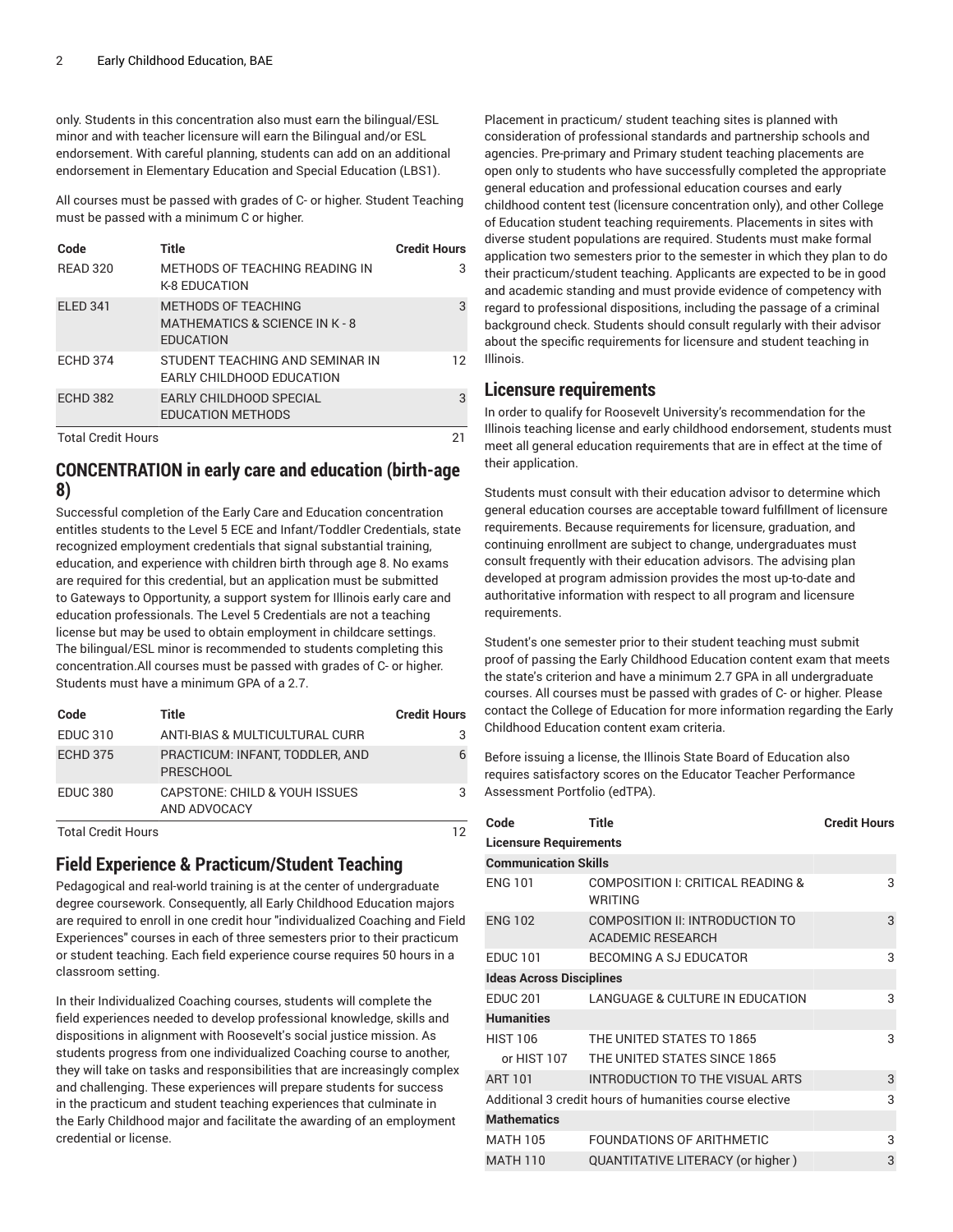| <b>RU Mission - Related Courses</b> |                                                             |       |
|-------------------------------------|-------------------------------------------------------------|-------|
| <b>FYS 101</b>                      | <b>FIRST YEAR SUCCESS COURSE</b>                            |       |
|                                     | or TRS 101 TRANSFER SUCCESS 101                             |       |
| <b>Experiential Learning</b>        |                                                             |       |
| Learning                            | 6 credits from coursework categorized as Experiential       | 6     |
| <b>Natural Science</b>              |                                                             |       |
| <b>BIOL 111</b>                     | <b>HUMAN BIOLOGY</b>                                        | 1,3   |
| or BIOL 112                         | ENVIRONMENTAL BIOLOGY                                       |       |
| <b>PHSC 101</b>                     | PHYSICAL GEOGRAPHY I                                        | 3     |
| or PHSC 103                         | <b>GLOBAL CLIMATE CHANGE</b>                                |       |
| <b>Social Science</b>               |                                                             |       |
| POS 101                             | UNITED STATES POLITICS                                      | 3     |
| <b>ECON 101</b>                     | PRINCIPLES OF ECONOMICS I                                   | 3     |
|                                     | Additional 3 credit hours of social science course elective |       |
| <b>Total Credit Hours</b>           |                                                             | 44-46 |

Your degree map is a general guide suggesting courses to complete each term on the academic pathway to your degree. It is based on the most current scheduling information from your academic program. Your program's degree map is reviewed annually and updated as schedules change (although you retain the same course requirements as long as you are continuously enrolled in your degree program).

Always work closely with your academic advisor to understand curriculum requirements and scheduling, as each student's academic plan can look slightly different.

| v<br>×<br>× |  |
|-------------|--|

| Fall                         | <b>Credit Hours</b> | Spring                         | <b>Credit Hours</b> |    |
|------------------------------|---------------------|--------------------------------|---------------------|----|
| <b>FYS 101</b>               |                     | 1 ENG 102                      |                     | 3  |
| <b>ENG 101</b>               |                     | 3 EDUC 201 <sup>3,5</sup>      |                     | 3  |
| <b>EDUC 101</b>              |                     | 3 HIST 106 or 107 <sup>1</sup> |                     | 3  |
| POS 101 <sup>2</sup>         |                     | 3 ART 101 <sup>1</sup>         |                     | 3  |
| BIOL 111 or 112 <sup>7</sup> |                     | 4 MATH 110 (or<br>higher)      |                     | 3  |
| <b>MATH 105</b>              |                     | 3                              |                     |    |
|                              |                     |                                |                     | 15 |

| Year <sub>2</sub>                                              |                     |                                                           |                     |    |
|----------------------------------------------------------------|---------------------|-----------------------------------------------------------|---------------------|----|
| Fall                                                           | <b>Credit Hours</b> | Spring                                                    | <b>Credit Hours</b> |    |
| <b>EDUC 202</b>                                                |                     | 3 PHSC 101 or 103                                         |                     | 3  |
| ECON $101^2$                                                   |                     | 3 SPED 219 <sup>4</sup>                                   |                     | 3  |
| General Elective/<br>Endorsement<br>Course <sup>6</sup>        |                     | 3 DLED 374                                                |                     | 3  |
| <b>General Elective/</b><br>Endorsement<br>Course <sup>6</sup> |                     | 3 General Elective/<br>Endorsement<br>Course <sup>6</sup> |                     | 3  |
| <b>Humanities</b><br>Elective                                  |                     | 3 Social Science<br>Elective <sup>1</sup>                 |                     | 3  |
|                                                                |                     | 15                                                        |                     | 15 |
| Year <sub>3</sub>                                              |                     |                                                           |                     |    |
| Fall                                                           | <b>Credit Hours</b> | Spring                                                    | <b>Credit Hours</b> |    |
| <b>ECHD 303</b>                                                |                     | 1 ECHD 328                                                |                     | 1  |
| <b>ECHD 334</b>                                                |                     | 3 ECHD 305                                                |                     | 3  |
| <b>ECHD 338</b>                                                |                     | 3 ECHD 336                                                |                     | 3  |

| <b>DLED 358</b>                                         |                     | 3 READ 320    |                     | 3               |
|---------------------------------------------------------|---------------------|---------------|---------------------|-----------------|
| <b>ECHD 370</b>                                         |                     | 3 ELED 341    |                     | 3               |
| General Elective/<br>Endorsement<br>Course <sup>6</sup> |                     | 3 DLED 373    |                     | 3               |
|                                                         |                     | 16            |                     | 16              |
| Year 4                                                  |                     |               |                     |                 |
| Fall                                                    | <b>Credit Hours</b> | <b>Spring</b> | <b>Credit Hours</b> |                 |
| <b>ECHD 339</b>                                         |                     | 3 ECHD 374    |                     | $12 \ \mathrm{$ |
| <b>ECHD 348</b>                                         |                     | 1 EDUC 003    |                     | $\Omega$        |
| <b>EDUC 321</b>                                         |                     | 3             |                     |                 |
| <b>ECHD 210</b>                                         |                     | 3             |                     |                 |
| <b>ECHD 382</b>                                         |                     | 3             |                     |                 |
|                                                         |                     |               |                     |                 |
| <b>DLED 375</b>                                         |                     | 3             |                     |                 |

Total Credit Hours 122

**1**

Fulfills a humanities requirement.

**2**

Fulfills a social science requirement.

Fulfills ESL endorsement requirement.

**4**

**3**

Experiential Learning course.

```
5
```
Ideas course.

**6**

Endorsement requirements vary. Please consult with advisor for information. If general elective is taken, it may be in any discipline. General elective may not fulfill program requirements. Consult with advisor for information.

**7**

One Natural Science course must have a lab.

| Year 1            |                               |            |                               |                 |                               |   |
|-------------------|-------------------------------|------------|-------------------------------|-----------------|-------------------------------|---|
| <b>Summer</b>     | <b>Credit</b><br><b>Hours</b> |            |                               | Spring          | <b>Credit</b><br><b>Hours</b> |   |
| <b>READ 320</b>   |                               | 3          |                               | <b>ECHD 382</b> |                               | 3 |
| <b>SPED 219</b>   |                               | 3          |                               | <b>ELED 341</b> |                               | 3 |
| <b>EDUC 202</b>   |                               | 3          |                               | <b>ECHD 305</b> |                               | 3 |
|                   |                               | 9          |                               |                 |                               | 9 |
| Year <sub>2</sub> |                               |            |                               |                 |                               |   |
| <b>Summer</b>     | <b>Credit</b><br><b>Hours</b> | Fall       | <b>Credit</b><br><b>Hours</b> | Spring          | <b>Credit</b><br><b>Hours</b> |   |
| <b>ECHD 339</b>   |                               | 3 ECHD 374 |                               | 6 ECHD 374      |                               | 9 |
| <b>ECHD 336</b>   |                               | 3 EDUC 321 |                               | 3 EDTPA         |                               |   |
| <b>ECHD 210</b>   |                               | 3          |                               |                 |                               |   |
|                   |                               | 9          |                               | 9               |                               | 9 |

Total Credit Hours 45

Fulfills a humanities requirement.

**1**